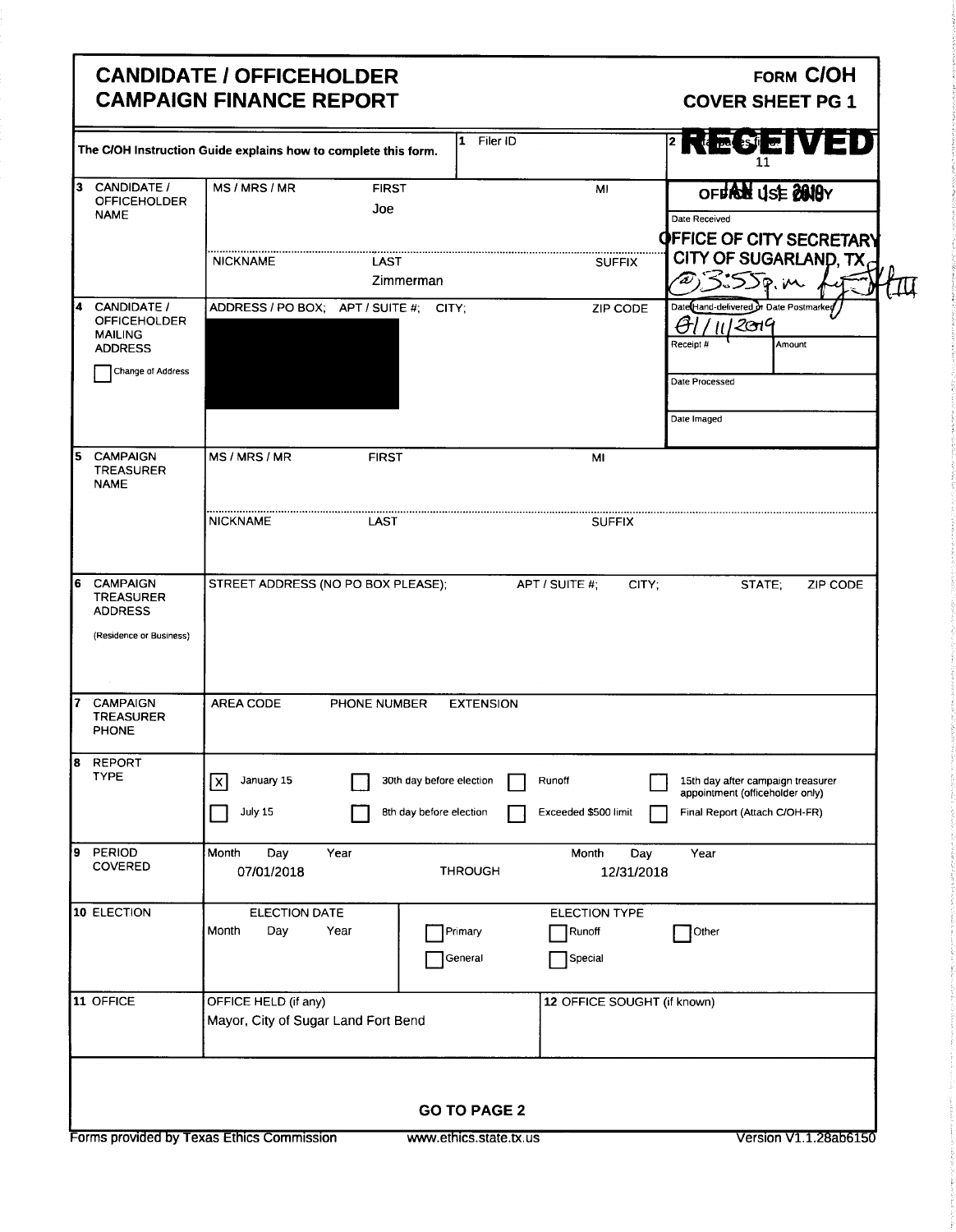# CANDIDATE / OFFICEHOLDER REPORT:<br>SUPPORT & TOTALS **SUPPORT & TOTALS**

2 of 11

| 13 C / OH NAME Zimmerman, Joe   |                                                                                              | 14 Filer ID                                                                                                                                                                                                                                                                                                                                                                                                                                  |                                                                                                                                                                                                                                                                                                                                                                                                                                                                                                                                                         |
|---------------------------------|----------------------------------------------------------------------------------------------|----------------------------------------------------------------------------------------------------------------------------------------------------------------------------------------------------------------------------------------------------------------------------------------------------------------------------------------------------------------------------------------------------------------------------------------------|---------------------------------------------------------------------------------------------------------------------------------------------------------------------------------------------------------------------------------------------------------------------------------------------------------------------------------------------------------------------------------------------------------------------------------------------------------------------------------------------------------------------------------------------------------|
|                                 |                                                                                              |                                                                                                                                                                                                                                                                                                                                                                                                                                              |                                                                                                                                                                                                                                                                                                                                                                                                                                                                                                                                                         |
| 15 NOTICE                       |                                                                                              | This box is for notice of political contributions accepted or political expenditures made by political committees to support the                                                                                                                                                                                                                                                                                                             |                                                                                                                                                                                                                                                                                                                                                                                                                                                                                                                                                         |
| <b>FROM</b>                     |                                                                                              | candidate / officeholder. These expenditures may have been made without the candidate's or officeholder's knowledge or                                                                                                                                                                                                                                                                                                                       |                                                                                                                                                                                                                                                                                                                                                                                                                                                                                                                                                         |
| POLITICAL<br><b>COMMITTEE(S</b> |                                                                                              | consent. Candidates and officeholders are required to report this information only if they receive notice of such expenditures.                                                                                                                                                                                                                                                                                                              |                                                                                                                                                                                                                                                                                                                                                                                                                                                                                                                                                         |
|                                 |                                                                                              | COMMITTEE TYPE COMMITTEE NAME                                                                                                                                                                                                                                                                                                                                                                                                                |                                                                                                                                                                                                                                                                                                                                                                                                                                                                                                                                                         |
| Additional Pages                |                                                                                              |                                                                                                                                                                                                                                                                                                                                                                                                                                              |                                                                                                                                                                                                                                                                                                                                                                                                                                                                                                                                                         |
|                                 | GENERAL                                                                                      |                                                                                                                                                                                                                                                                                                                                                                                                                                              |                                                                                                                                                                                                                                                                                                                                                                                                                                                                                                                                                         |
|                                 |                                                                                              | COMMITTEE ADDRESS                                                                                                                                                                                                                                                                                                                                                                                                                            |                                                                                                                                                                                                                                                                                                                                                                                                                                                                                                                                                         |
|                                 | SPECIFIC                                                                                     |                                                                                                                                                                                                                                                                                                                                                                                                                                              |                                                                                                                                                                                                                                                                                                                                                                                                                                                                                                                                                         |
|                                 |                                                                                              |                                                                                                                                                                                                                                                                                                                                                                                                                                              |                                                                                                                                                                                                                                                                                                                                                                                                                                                                                                                                                         |
|                                 |                                                                                              |                                                                                                                                                                                                                                                                                                                                                                                                                                              |                                                                                                                                                                                                                                                                                                                                                                                                                                                                                                                                                         |
|                                 |                                                                                              |                                                                                                                                                                                                                                                                                                                                                                                                                                              |                                                                                                                                                                                                                                                                                                                                                                                                                                                                                                                                                         |
|                                 |                                                                                              | COMMITTEE CAMPAIGN TREASURER NAME                                                                                                                                                                                                                                                                                                                                                                                                            |                                                                                                                                                                                                                                                                                                                                                                                                                                                                                                                                                         |
|                                 |                                                                                              |                                                                                                                                                                                                                                                                                                                                                                                                                                              |                                                                                                                                                                                                                                                                                                                                                                                                                                                                                                                                                         |
|                                 |                                                                                              | COMMITTEE CAMPAIGN TREASURER ADDRESS                                                                                                                                                                                                                                                                                                                                                                                                         |                                                                                                                                                                                                                                                                                                                                                                                                                                                                                                                                                         |
|                                 |                                                                                              |                                                                                                                                                                                                                                                                                                                                                                                                                                              |                                                                                                                                                                                                                                                                                                                                                                                                                                                                                                                                                         |
|                                 |                                                                                              |                                                                                                                                                                                                                                                                                                                                                                                                                                              |                                                                                                                                                                                                                                                                                                                                                                                                                                                                                                                                                         |
|                                 |                                                                                              |                                                                                                                                                                                                                                                                                                                                                                                                                                              |                                                                                                                                                                                                                                                                                                                                                                                                                                                                                                                                                         |
|                                 |                                                                                              |                                                                                                                                                                                                                                                                                                                                                                                                                                              |                                                                                                                                                                                                                                                                                                                                                                                                                                                                                                                                                         |
| 16 CONTRIBUTION                 |                                                                                              | TOTAL POLITICAL CONTRIBUTIONS OF \$50 OR LESS (OTHER THAN PLEDGES,                                                                                                                                                                                                                                                                                                                                                                           |                                                                                                                                                                                                                                                                                                                                                                                                                                                                                                                                                         |
|                                 |                                                                                              | LOANS, OR GUARANTEES OF LOANS), UNLESS ITEMIZED                                                                                                                                                                                                                                                                                                                                                                                              |                                                                                                                                                                                                                                                                                                                                                                                                                                                                                                                                                         |
|                                 |                                                                                              | TOTAL POLITICAL CONTRIBUTIONS                                                                                                                                                                                                                                                                                                                                                                                                                |                                                                                                                                                                                                                                                                                                                                                                                                                                                                                                                                                         |
|                                 |                                                                                              | (OTHER THAN PLEDGES, LOANS, OR GUARANTEES OF LOANS)                                                                                                                                                                                                                                                                                                                                                                                          | 2,000.00                                                                                                                                                                                                                                                                                                                                                                                                                                                                                                                                                |
|                                 |                                                                                              | TOTAL POLITICAL EXPENDITURES OF \$100 OR LESS, UNLESS ITEMIZED                                                                                                                                                                                                                                                                                                                                                                               |                                                                                                                                                                                                                                                                                                                                                                                                                                                                                                                                                         |
|                                 |                                                                                              |                                                                                                                                                                                                                                                                                                                                                                                                                                              |                                                                                                                                                                                                                                                                                                                                                                                                                                                                                                                                                         |
|                                 |                                                                                              | TOTAL POLITICAL EXPENDITURES                                                                                                                                                                                                                                                                                                                                                                                                                 |                                                                                                                                                                                                                                                                                                                                                                                                                                                                                                                                                         |
|                                 |                                                                                              |                                                                                                                                                                                                                                                                                                                                                                                                                                              | 14,201.63                                                                                                                                                                                                                                                                                                                                                                                                                                                                                                                                               |
| $-CONTRIBUTION$                 |                                                                                              | TOTAL POLITICAL CONTRIBUTIONS MAINTAINED AS OF THE LAST DAY OF THE                                                                                                                                                                                                                                                                                                                                                                           |                                                                                                                                                                                                                                                                                                                                                                                                                                                                                                                                                         |
|                                 | <b>REPORTING PERIOD</b>                                                                      |                                                                                                                                                                                                                                                                                                                                                                                                                                              | 21,731.64                                                                                                                                                                                                                                                                                                                                                                                                                                                                                                                                               |
| -----------                     |                                                                                              | TOTAL PRINCIPAL AMOUNT OF ALL OUTSTANDING LOANS AS OF THE LAST DAY                                                                                                                                                                                                                                                                                                                                                                           |                                                                                                                                                                                                                                                                                                                                                                                                                                                                                                                                                         |
|                                 | OF THE REPORTING PERIOD                                                                      |                                                                                                                                                                                                                                                                                                                                                                                                                                              |                                                                                                                                                                                                                                                                                                                                                                                                                                                                                                                                                         |
| <b>LOAN TOTALS</b>              |                                                                                              | $\longrightarrow$ $\longrightarrow$ $\longrightarrow$                                                                                                                                                                                                                                                                                                                                                                                        |                                                                                                                                                                                                                                                                                                                                                                                                                                                                                                                                                         |
|                                 |                                                                                              |                                                                                                                                                                                                                                                                                                                                                                                                                                              |                                                                                                                                                                                                                                                                                                                                                                                                                                                                                                                                                         |
|                                 |                                                                                              |                                                                                                                                                                                                                                                                                                                                                                                                                                              |                                                                                                                                                                                                                                                                                                                                                                                                                                                                                                                                                         |
|                                 |                                                                                              |                                                                                                                                                                                                                                                                                                                                                                                                                                              |                                                                                                                                                                                                                                                                                                                                                                                                                                                                                                                                                         |
|                                 |                                                                                              | I swear, or affirm, under pendity of perjury, that the accompanying report is<br>true and correst and includes all information required to be reported by me<br>under Title 15, Election Code                                                                                                                                                                                                                                                |                                                                                                                                                                                                                                                                                                                                                                                                                                                                                                                                                         |
|                                 | <b><i><u>MAAAAAAAAAAAAAA</u></i></b>                                                         |                                                                                                                                                                                                                                                                                                                                                                                                                                              |                                                                                                                                                                                                                                                                                                                                                                                                                                                                                                                                                         |
|                                 |                                                                                              |                                                                                                                                                                                                                                                                                                                                                                                                                                              |                                                                                                                                                                                                                                                                                                                                                                                                                                                                                                                                                         |
|                                 |                                                                                              |                                                                                                                                                                                                                                                                                                                                                                                                                                              |                                                                                                                                                                                                                                                                                                                                                                                                                                                                                                                                                         |
|                                 |                                                                                              |                                                                                                                                                                                                                                                                                                                                                                                                                                              |                                                                                                                                                                                                                                                                                                                                                                                                                                                                                                                                                         |
|                                 | THOMAS HERCULES HARRIS III<br>Notary 10 # 126517278<br>My Commission Expires<br>May 13, 2020 |                                                                                                                                                                                                                                                                                                                                                                                                                                              |                                                                                                                                                                                                                                                                                                                                                                                                                                                                                                                                                         |
|                                 | -----------------                                                                            | $\overline{\phantom{a}}$                                                                                                                                                                                                                                                                                                                                                                                                                     | $\begin{array}{c} \begin{array}{c} \begin{array}{c} \begin{array}{c} \end{array} \\ \end{array} \end{array} \end{array} \end{array} \end{array} \end{array} \begin{array}{c} \begin{array}{c} \begin{array}{c} \end{array} \\ \end{array} \end{array} \begin{array}{c} \begin{array}{c} \end{array} \end{array} \end{array} \begin{array}{c} \begin{array}{c} \begin{array}{c} \end{array} \end{array} \end{array} \end{array} \begin{array}{c} \begin{array}{c} \begin{array}{c} \end{array} \end{array} \end{array} \begin{array}{c} \begin{array}{c$ |
|                                 |                                                                                              | Signality of Candidate or Officeholder                                                                                                                                                                                                                                                                                                                                                                                                       |                                                                                                                                                                                                                                                                                                                                                                                                                                                                                                                                                         |
|                                 |                                                                                              |                                                                                                                                                                                                                                                                                                                                                                                                                                              |                                                                                                                                                                                                                                                                                                                                                                                                                                                                                                                                                         |
|                                 | AFFIX NOTARY STAMP / SEAL ABOVE                                                              |                                                                                                                                                                                                                                                                                                                                                                                                                                              |                                                                                                                                                                                                                                                                                                                                                                                                                                                                                                                                                         |
|                                 |                                                                                              |                                                                                                                                                                                                                                                                                                                                                                                                                                              |                                                                                                                                                                                                                                                                                                                                                                                                                                                                                                                                                         |
|                                 |                                                                                              | whis the $\frac{1}{\sqrt{1+\mu}}$ day<br>Sworn to and subscribed before me, by the said $\overline{\bigcirc}$ $\overline{\bigcirc}$ $\overline{\bigcirc}$ $\overline{\bigwedge}$ $\overline{\bigvee}$ $\overline{\bigvee}$ $\overline{\bigvee}$ $\overline{\bigvee}$ $\overline{\bigvee}$ $\overline{\bigvee}$ $\overline{\bigvee}$ $\overline{\bigvee}$ $\overline{\bigvee}$ $\overline{\bigvee}$ $\overline{\bigvee}$ $\overline{\bigvee}$ |                                                                                                                                                                                                                                                                                                                                                                                                                                                                                                                                                         |
|                                 | of $\sqrt{a_{\text{M}}a_{\text{N}}a_{\text{N}}}$                                             | _, to certify which, witness my hand and seal of office.                                                                                                                                                                                                                                                                                                                                                                                     |                                                                                                                                                                                                                                                                                                                                                                                                                                                                                                                                                         |
|                                 |                                                                                              |                                                                                                                                                                                                                                                                                                                                                                                                                                              |                                                                                                                                                                                                                                                                                                                                                                                                                                                                                                                                                         |
| $-\theta$                       |                                                                                              |                                                                                                                                                                                                                                                                                                                                                                                                                                              |                                                                                                                                                                                                                                                                                                                                                                                                                                                                                                                                                         |
|                                 |                                                                                              | Volani                                                                                                                                                                                                                                                                                                                                                                                                                                       |                                                                                                                                                                                                                                                                                                                                                                                                                                                                                                                                                         |
|                                 |                                                                                              | ( <i>houas Hercute Plains [1]</i>                                                                                                                                                                                                                                                                                                                                                                                                            | Title of officer administering oath                                                                                                                                                                                                                                                                                                                                                                                                                                                                                                                     |
|                                 |                                                                                              |                                                                                                                                                                                                                                                                                                                                                                                                                                              |                                                                                                                                                                                                                                                                                                                                                                                                                                                                                                                                                         |
|                                 |                                                                                              |                                                                                                                                                                                                                                                                                                                                                                                                                                              |                                                                                                                                                                                                                                                                                                                                                                                                                                                                                                                                                         |
|                                 | Forms provided by Texas Ethics Commission                                                    | www.ethics.state.tx.us                                                                                                                                                                                                                                                                                                                                                                                                                       | Version V1.1.28ab6150                                                                                                                                                                                                                                                                                                                                                                                                                                                                                                                                   |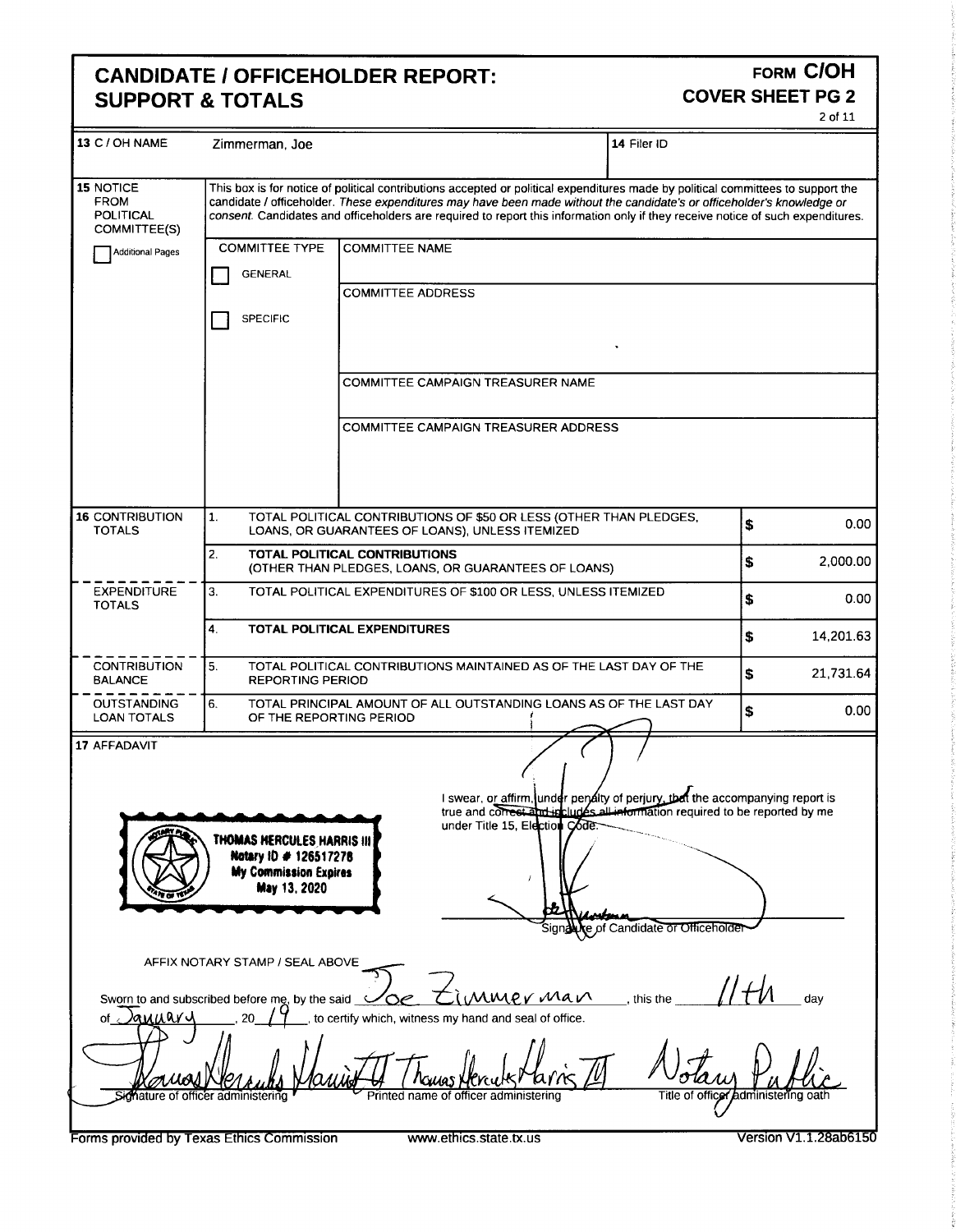### SUBTOTALS - C/OH FORM COH COVER SHEET PG 3

3 of 11

|               |                                                                                       |             |    | 3 of 11         |
|---------------|---------------------------------------------------------------------------------------|-------------|----|-----------------|
| 18 FILER NAME |                                                                                       | 19 Filer ID |    |                 |
|               | Zimmerman, Joe                                                                        |             |    |                 |
|               | 20 SCHEDULE SUBTOTALS<br>NAME OF SCHEDULE                                             |             |    | SUBTOTAL AMOUNT |
| 1.<br> x      | SCHEDULE A1: MONETARY POLITICAL CONTRIBUTIONS                                         |             | \$ | 2,000.00        |
| 2.            | SCHEDULE A2: NON-MONETARY (IN-KIND) POLITICAL CONTRIBUTIONS                           |             | \$ |                 |
| З.            | SCHEDULE B: PLEDGED CONTRIBUTIONS                                                     |             | \$ |                 |
| 4.            | SCHEDULE E: LOANS                                                                     |             | \$ |                 |
| x<br>5.       | SCHEDULE F1: POLITICAL EXPENDITURES FROM POLITICAL CONTRIBUTIONS                      |             | \$ | 14,201.63       |
| 6.            | SCHEDULE F2: UNPAID INCURRED OBLIGATIONS                                              |             | \$ |                 |
| 7.            | SCHEDULE F3: PURCHASE OF INVESTMENTS FROM POLITICAL CONTRIBUTIONS                     |             | \$ |                 |
| 8.            | SCHEDULE F4: EXPENDITURES MADE BY CREDIT CARD                                         |             | \$ |                 |
| 9.            | SCHEDULE G: POLITICAL EXPENDITURES FROM PERSONAL FUNDS                                |             | S  |                 |
| 10.           | SCHEDULE H: PAYMENT FROM POLITICAL CONTRIBUTIONS TO A BUSINESS OF C/OH                |             | s  |                 |
| 11.           | SCHEDULE I: NON-POLITICAL EXPENDITURES FROM POLITICAL CONTRIBUTIONS                   |             | \$ |                 |
| 12.           | SCHEDULE K: INTEREST, CREDITS, GAINS, REFUNDS, AND CONTRIBUTIONS RETURNED<br>TO FILER |             | \$ |                 |
|               |                                                                                       |             |    |                 |
|               |                                                                                       |             |    |                 |
|               |                                                                                       |             |    |                 |
|               |                                                                                       |             |    |                 |
|               |                                                                                       |             |    |                 |
|               |                                                                                       |             |    |                 |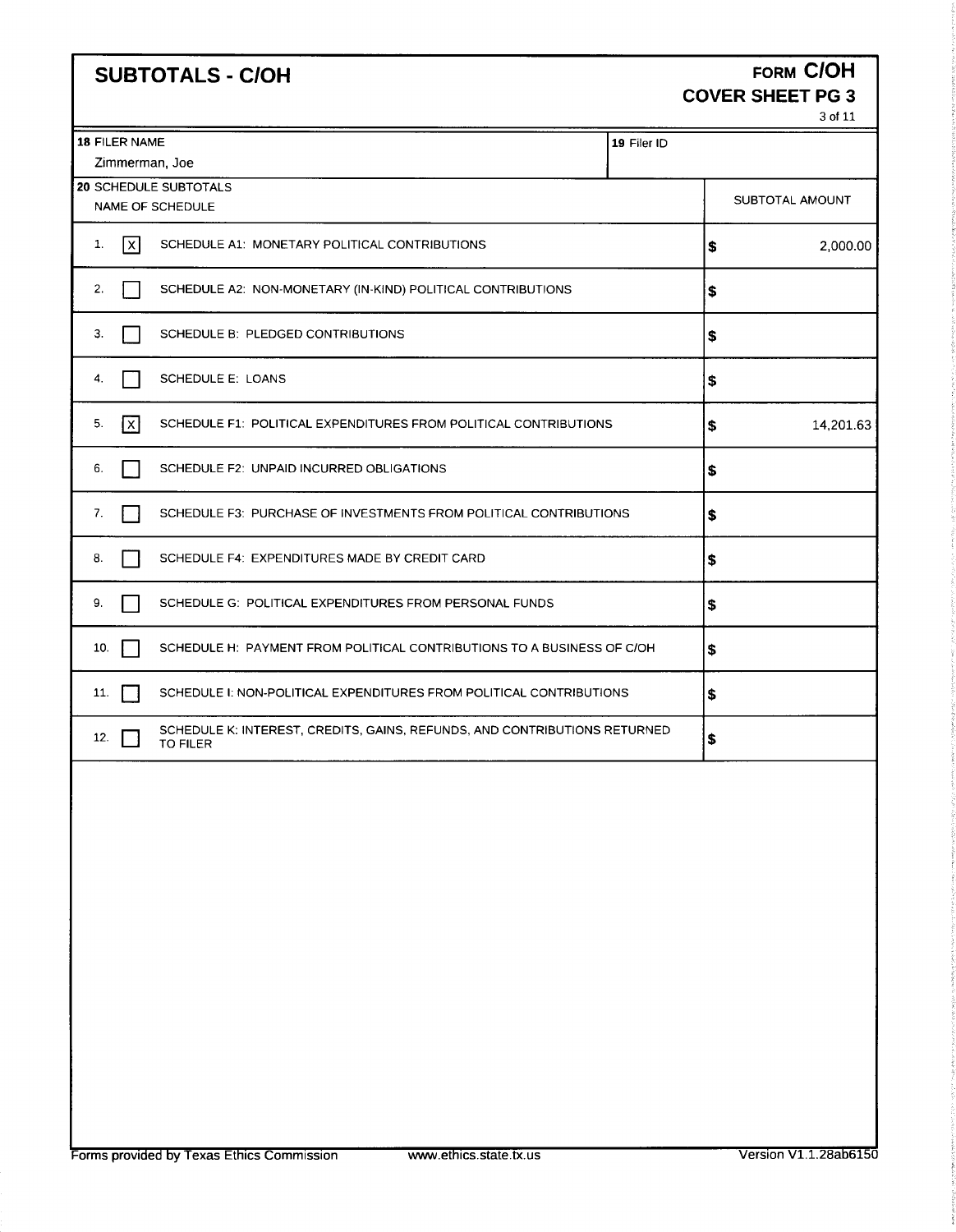### MONETARY POLITICAL CONTRIBUTIONS

#### SCHEDULE A1

|                                                                                                   |                                                                                                                                                                                                                                                                     | 1 Total pages Schedule A1:<br>Sch: 1/1 Rpt: 4/11                                                                                        |                                                                                                                                                                  |
|---------------------------------------------------------------------------------------------------|---------------------------------------------------------------------------------------------------------------------------------------------------------------------------------------------------------------------------------------------------------------------|-----------------------------------------------------------------------------------------------------------------------------------------|------------------------------------------------------------------------------------------------------------------------------------------------------------------|
|                                                                                                   |                                                                                                                                                                                                                                                                     | 3 Filer ID                                                                                                                              |                                                                                                                                                                  |
| Centerpoint Energy, Inc. PAC                                                                      | $\rightarrow$                                                                                                                                                                                                                                                       | 7 Amount of Contribution (\$)                                                                                                           | \$500.00                                                                                                                                                         |
|                                                                                                   |                                                                                                                                                                                                                                                                     |                                                                                                                                         |                                                                                                                                                                  |
| Full name of contributor<br>Lennard, Lee (Mr.)<br><br>Contributor address; City; State; Zip Code  |                                                                                                                                                                                                                                                                     | Amount of Contribution (\$)                                                                                                             | \$750.00                                                                                                                                                         |
|                                                                                                   |                                                                                                                                                                                                                                                                     |                                                                                                                                         |                                                                                                                                                                  |
| Full name of contributor<br>Randermann, Randy (Mr.)<br>Contributor address; City; State; Zip Code |                                                                                                                                                                                                                                                                     | Amount of Contribution (\$)                                                                                                             | \$750.00                                                                                                                                                         |
|                                                                                                   |                                                                                                                                                                                                                                                                     |                                                                                                                                         |                                                                                                                                                                  |
|                                                                                                   |                                                                                                                                                                                                                                                                     |                                                                                                                                         |                                                                                                                                                                  |
|                                                                                                   | Zimmerman, Joe<br>5 Full name of contributor<br>6 Contributor address; City; State; Zip Code<br>8 Principal occupation / Job title (See Instructions)<br>Principal occupation / Job title (See Instructions)<br>Principal occupation / Job title (See Instructions) | The Instruction Guide explains how to complete this form.<br>out-of-state PAC (ID#:<br>out-of-state PAC (ID#:<br>out-of-state PAC (ID#: | 9 Employer (See Instructions)<br>Employer (See Instructions)<br>Brown & Gay Engineers, Inc.<br><b>Employer (See Instructions)</b><br>Brown & Gay Engineers, Inc. |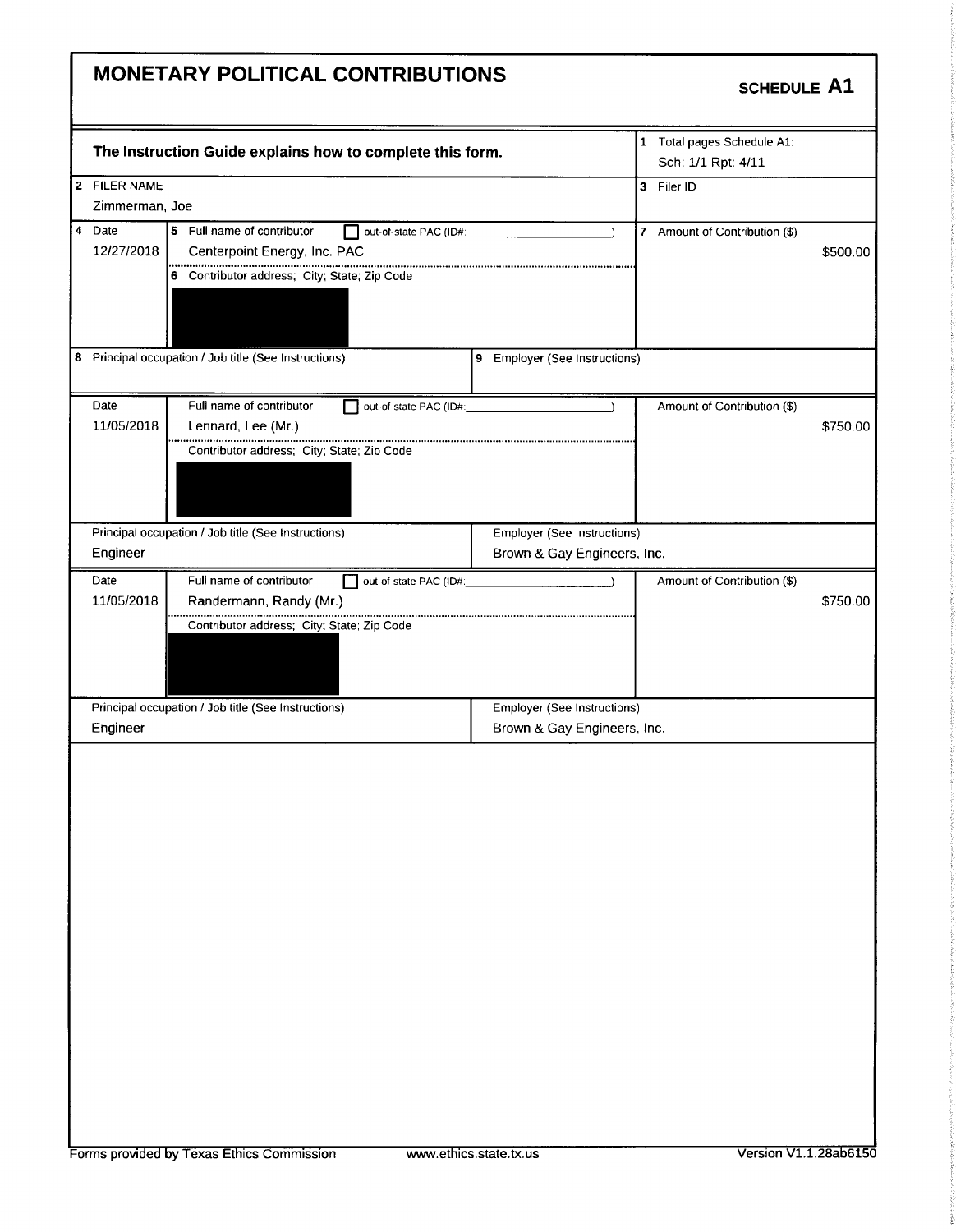| <b>Advertising Expense</b><br>Accounting/Banking<br><b>Consulting Expense</b><br>Contributions/ Donations Made By -<br>Candidate/Officeholder/Political Committee<br>Credit Card Payment | <b>EXPENDITURE CATEGORIES FOR BOX 8(a)</b><br><b>Event Expense</b><br>Fees<br>Polling Expense<br>Food/Beverage Expense<br>Gift/Awards/Memorials Expense<br><b>Printing Expense</b><br><b>Legal Services</b><br>The Instruction Guide explains how to complete this form. | Loan Repayment/Reimbursement<br>Solicitation/Fundraising Expense<br>Office Overhead/Rental Expense<br>Transportation Equipment & Related Expense<br><b>Travel in District</b><br><b>Travel Out of District</b><br>Salaries/Wages/Contract Labor<br>OTHER (enter a category not listed above) |
|------------------------------------------------------------------------------------------------------------------------------------------------------------------------------------------|--------------------------------------------------------------------------------------------------------------------------------------------------------------------------------------------------------------------------------------------------------------------------|----------------------------------------------------------------------------------------------------------------------------------------------------------------------------------------------------------------------------------------------------------------------------------------------|
| 1 Total pages Schedule F1: 2 FILER NAME<br>Sch: 1/7 Rpt: 5/11                                                                                                                            | Zimmerman, Joe                                                                                                                                                                                                                                                           | 3 Filer ID                                                                                                                                                                                                                                                                                   |
| 4 Date<br>10/14/2018                                                                                                                                                                     | 5 Payee name<br>Fort Bend Buyers Group                                                                                                                                                                                                                                   |                                                                                                                                                                                                                                                                                              |
| 6 Amount $($)$<br>\$100.00                                                                                                                                                               | 7 Payee address;<br>State: Zip Code<br>City;                                                                                                                                                                                                                             |                                                                                                                                                                                                                                                                                              |
| <b>PURPOSE</b><br>ΟF<br><b>EXPENDITURE</b>                                                                                                                                               | (a) Category (See Categories listed at the top of this schedule)<br>Gift/Awards/Memorials Expense                                                                                                                                                                        | (b) Description<br>Check if travel outside of Texas. Complete Schedule T.<br>Check if Austin, TX, officeholder living expense<br>donation                                                                                                                                                    |
| Complete ONLY if direct<br>expenditure to benefit C/OH                                                                                                                                   | Candidate/Officeholder name<br>Office sought                                                                                                                                                                                                                             | Office held                                                                                                                                                                                                                                                                                  |
| Date                                                                                                                                                                                     | Payee name                                                                                                                                                                                                                                                               |                                                                                                                                                                                                                                                                                              |
| 07/21/2018                                                                                                                                                                               | Fort Bend Independent                                                                                                                                                                                                                                                    |                                                                                                                                                                                                                                                                                              |
| Amount (\$)<br>\$50.00                                                                                                                                                                   | Payee address;<br>City;<br>State; Zip Code                                                                                                                                                                                                                               |                                                                                                                                                                                                                                                                                              |
| <b>PURPOSE</b><br>OF<br><b>EXPENDITURE</b>                                                                                                                                               | (a) Category (See Categories listed at the top of this schedule)<br><b>Advertising Expense</b>                                                                                                                                                                           | (b) Description<br>Check if travel outside of Texas. Complete Schedule T.<br>Check if Austin, TX, officeholder living expense<br>newspaper fourth of July greeting                                                                                                                           |
| Complete ONLY if direct<br>expenditure to benefit C/OH                                                                                                                                   | Candidate/Officeholder name<br>Office sought                                                                                                                                                                                                                             | Office held                                                                                                                                                                                                                                                                                  |
|                                                                                                                                                                                          |                                                                                                                                                                                                                                                                          |                                                                                                                                                                                                                                                                                              |
| Date                                                                                                                                                                                     | Payee name                                                                                                                                                                                                                                                               |                                                                                                                                                                                                                                                                                              |
| 10/13/2018<br>Amount (\$)<br>\$523.16                                                                                                                                                    | Gartrell, Sandra (Ms.)<br>State; Zip Code<br>Payee address;<br>City;                                                                                                                                                                                                     |                                                                                                                                                                                                                                                                                              |
| <b>PURPOSE</b><br>ОF<br><b>EXPENDITURE</b>                                                                                                                                               | (a) Category (See Categories listed at the top of this schedule)<br>Contributions/Donations Made By<br>Candidate/Officeholder/Political Committee                                                                                                                        | (b) Description<br>Check if travel outside of Texas. Complete Schedule T.<br>Check if Austin, TX, officeholder living expense<br>FBI Citizens Academy Dinner Sponsorship                                                                                                                     |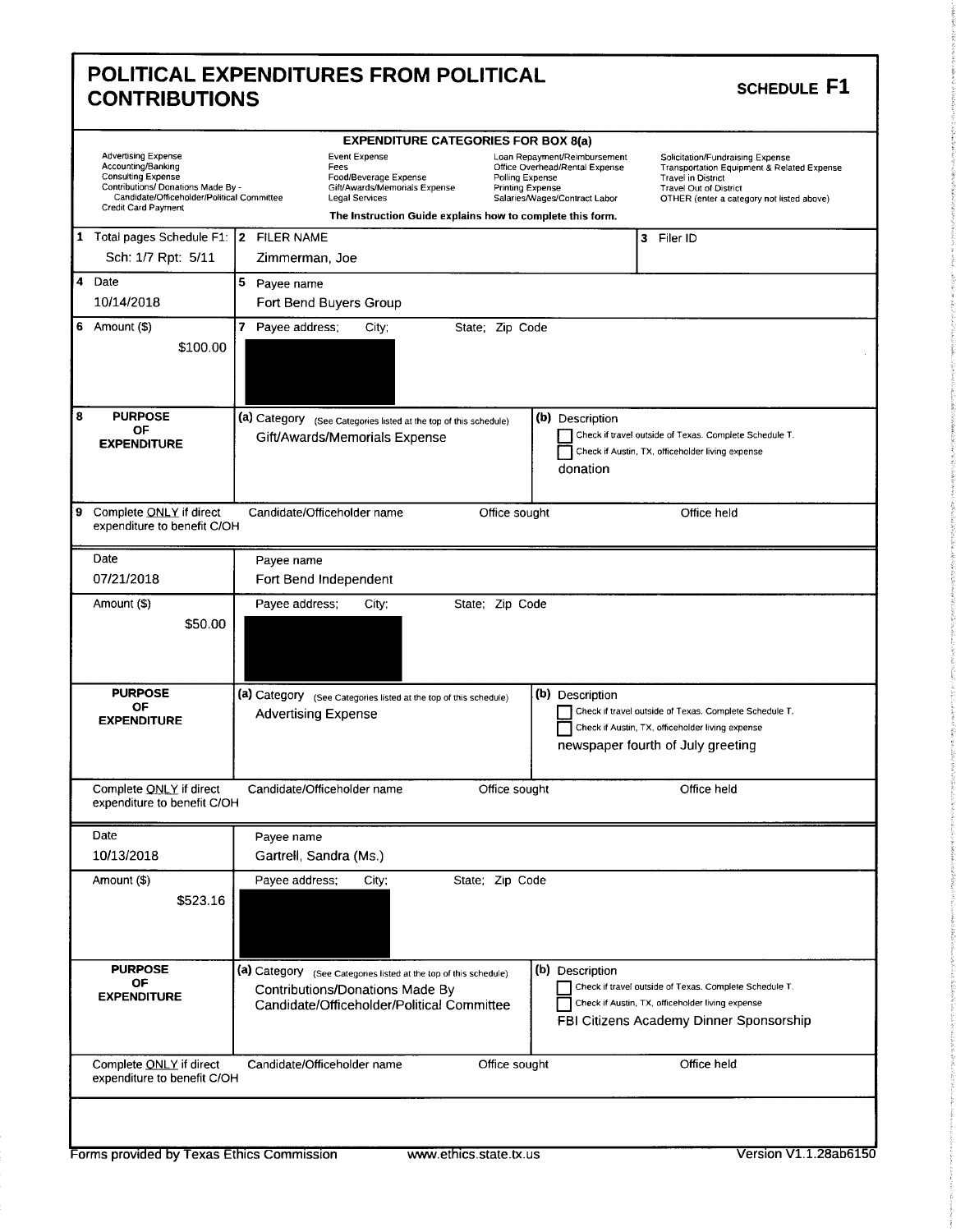|                                                                                                                                                                                          | <b>EXPENDITURE CATEGORIES FOR BOX 8(a)</b>                                                                                                                     |                                                                                                                                                                                                                                                                                                                                                |  |
|------------------------------------------------------------------------------------------------------------------------------------------------------------------------------------------|----------------------------------------------------------------------------------------------------------------------------------------------------------------|------------------------------------------------------------------------------------------------------------------------------------------------------------------------------------------------------------------------------------------------------------------------------------------------------------------------------------------------|--|
| <b>Advertising Expense</b><br>Accounting/Banking<br><b>Consulting Expense</b><br>Contributions/ Donations Made By -<br>Candidate/Officeholder/Political Committee<br>Credit Card Payment | Event Expense<br>Fees<br>Food/Beverage Expense<br>Gift/Awards/Memorials Expense<br>Legal Services<br>The Instruction Guide explains how to complete this form. | Loan Repayment/Reimbursement<br>Solicitation/Fundraising Expense<br>Office Overhead/Rental Expense<br><b>Transportation Equipment &amp; Related Expense</b><br>Polling Expense<br><b>Travel in District</b><br><b>Printing Expense</b><br>Travel Out of District<br>Salaries/Wages/Contract Labor<br>OTHER (enter a category not listed above) |  |
| 1 Total pages Schedule F1:   2 FILER NAME                                                                                                                                                |                                                                                                                                                                | 3<br>Filer ID                                                                                                                                                                                                                                                                                                                                  |  |
| Sch: 2/7 Rpt: 6/11                                                                                                                                                                       | Zimmerman, Joe                                                                                                                                                 |                                                                                                                                                                                                                                                                                                                                                |  |
| 4 Date                                                                                                                                                                                   | 5 Payee name                                                                                                                                                   |                                                                                                                                                                                                                                                                                                                                                |  |
| 08/28/2018                                                                                                                                                                               | George Ranch Band Booster Club                                                                                                                                 |                                                                                                                                                                                                                                                                                                                                                |  |
| 6 Amount $($)$<br>\$700.00                                                                                                                                                               | 7<br>Payee address;<br>City;                                                                                                                                   | State; Zip Code                                                                                                                                                                                                                                                                                                                                |  |
| <b>PURPOSE</b>                                                                                                                                                                           | (a) Category (See Categories listed at the top of this schedule)                                                                                               | (b) Description                                                                                                                                                                                                                                                                                                                                |  |
| ОF<br><b>EXPENDITURE</b>                                                                                                                                                                 | Contributions/Donations Made By<br>Candidate/Officeholder/Political Committee                                                                                  | Check if travel outside of Texas. Complete Schedule T.<br>Check if Austin, TX, officeholder living expense<br>Contribution                                                                                                                                                                                                                     |  |
| Complete ONLY if direct<br>expenditure to benefit C/OH                                                                                                                                   | Candidate/Officeholder name                                                                                                                                    | Office sought<br>Office held                                                                                                                                                                                                                                                                                                                   |  |
| Date                                                                                                                                                                                     | Payee name                                                                                                                                                     |                                                                                                                                                                                                                                                                                                                                                |  |
| 12/22/2018                                                                                                                                                                               | <b>Icenhower Consulting</b>                                                                                                                                    |                                                                                                                                                                                                                                                                                                                                                |  |
| Amount (\$)<br>\$15.99                                                                                                                                                                   | Payee address;<br>City;                                                                                                                                        | State; Zip Code                                                                                                                                                                                                                                                                                                                                |  |
| <b>PURPOSE</b>                                                                                                                                                                           | (a) Category (See Categories listed at the top of this schedule)                                                                                               | (b) Description                                                                                                                                                                                                                                                                                                                                |  |
| ΟF<br><b>EXPENDITURE</b>                                                                                                                                                                 | <b>Consulting Expense</b>                                                                                                                                      | Check if travel outside of Texas. Complete Schedule T.<br>Check if Austin, TX, officeholder living expense<br>Campaign consulting                                                                                                                                                                                                              |  |
| Complete ONLY if direct<br>expenditure to benefit C/OH                                                                                                                                   | Candidate/Officeholder name                                                                                                                                    | Office sought<br>Office held                                                                                                                                                                                                                                                                                                                   |  |
| Date                                                                                                                                                                                     | Payee name                                                                                                                                                     |                                                                                                                                                                                                                                                                                                                                                |  |
| 11/27/2018                                                                                                                                                                               | Icenhower Consulting                                                                                                                                           |                                                                                                                                                                                                                                                                                                                                                |  |
|                                                                                                                                                                                          | Payee address;<br>City;                                                                                                                                        | State; Zip Code                                                                                                                                                                                                                                                                                                                                |  |
| Amount (\$)<br>\$629.99                                                                                                                                                                  |                                                                                                                                                                |                                                                                                                                                                                                                                                                                                                                                |  |
| <b>PURPOSE</b><br>OF<br><b>EXPENDITURE</b>                                                                                                                                               | (a) Category (See Categories listed at the top of this schedule)<br><b>Consulting Expense</b>                                                                  | (b) Description<br>Check if travel outside of Texas. Complete Schedule T.<br>Check if Austin, TX, officeholder living expense<br>Campaign consulting                                                                                                                                                                                           |  |

 $\overline{\phantom{a}}$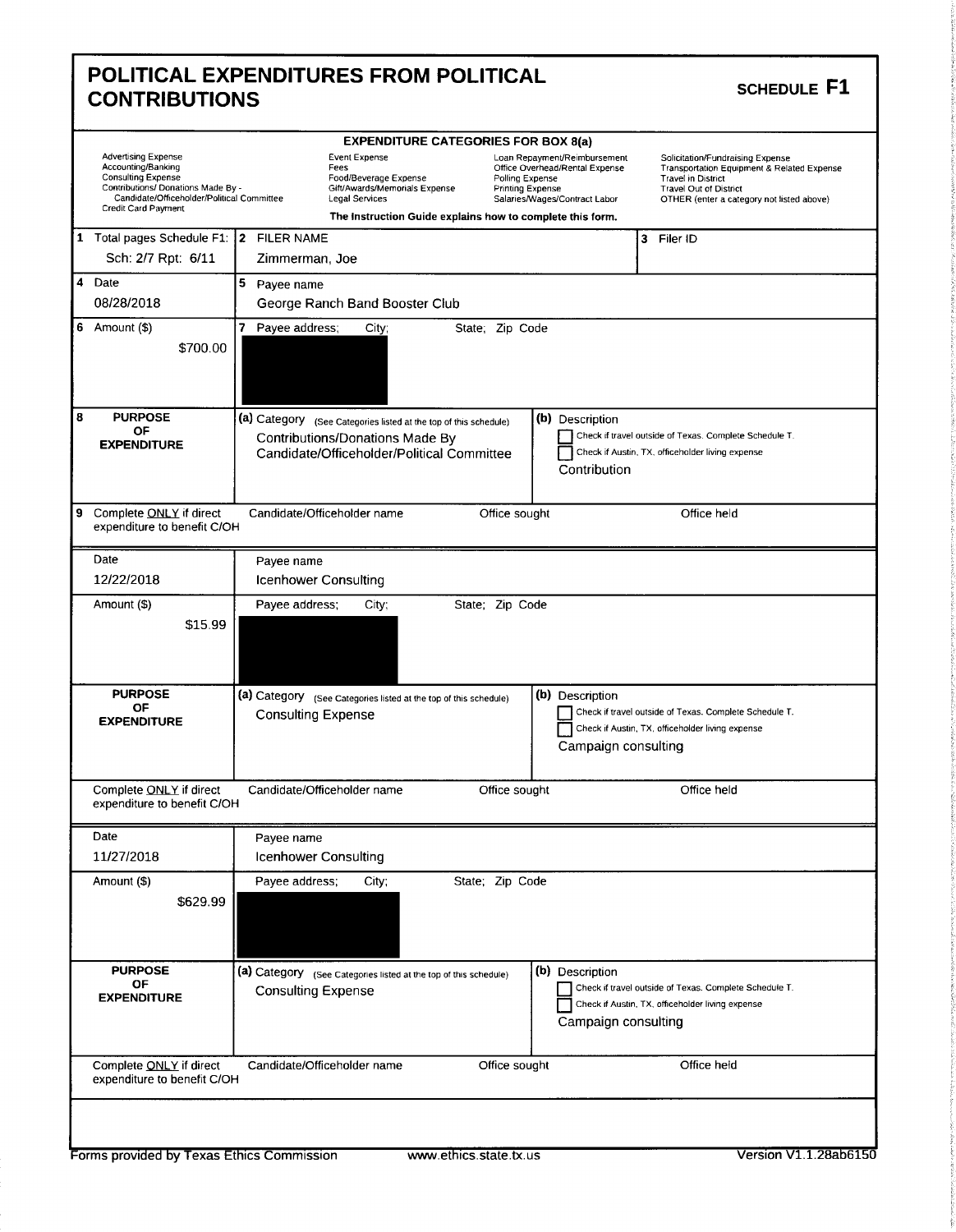|                                                                                                                                                                                          |                                                                                                          | <b>EXPENDITURE CATEGORIES FOR BOX 8(a)</b>                                                                                                                                                                 |                                                                                                                                                                                                      |
|------------------------------------------------------------------------------------------------------------------------------------------------------------------------------------------|----------------------------------------------------------------------------------------------------------|------------------------------------------------------------------------------------------------------------------------------------------------------------------------------------------------------------|------------------------------------------------------------------------------------------------------------------------------------------------------------------------------------------------------|
| <b>Advertising Expense</b><br>Accounting/Banking<br><b>Consulting Expense</b><br>Contributions/ Donations Made By -<br>Candidate/Officeholder/Political Committee<br>Credit Card Payment | Event Expense<br>Fees<br>Food/Beverage Expense<br>Gift/Awards/Memorials Expense<br><b>Legal Services</b> | Loan Repayment/Reimbursement<br>Office Overhead/Rental Expense<br>Polling Expense<br><b>Printing Expense</b><br>Salaries/Wages/Contract Labor<br>The Instruction Guide explains how to complete this form. | Solicitation/Fundraising Expense<br><b>Transportation Equipment &amp; Related Expense</b><br><b>Travel in District</b><br><b>Travel Out of District</b><br>OTHER (enter a category not listed above) |
| 1 Total pages Schedule F1: 2 FILER NAME                                                                                                                                                  |                                                                                                          | 3                                                                                                                                                                                                          | Filer ID                                                                                                                                                                                             |
| Sch: 3/7 Rpt: 7/11                                                                                                                                                                       | Zimmerman, Joe                                                                                           |                                                                                                                                                                                                            |                                                                                                                                                                                                      |
| Date                                                                                                                                                                                     | 5 Payee name                                                                                             |                                                                                                                                                                                                            |                                                                                                                                                                                                      |
| 10/14/2018                                                                                                                                                                               | Icenhower Consulting                                                                                     |                                                                                                                                                                                                            |                                                                                                                                                                                                      |
| 6 Amount $($)$<br>\$500.00                                                                                                                                                               | 7 Payee address;<br>City;                                                                                | State; Zip Code                                                                                                                                                                                            |                                                                                                                                                                                                      |
| <b>PURPOSE</b>                                                                                                                                                                           | (a) Category (See Categories listed at the top of this schedule)                                         | (b) Description                                                                                                                                                                                            |                                                                                                                                                                                                      |
| ОF<br><b>EXPENDITURE</b>                                                                                                                                                                 | <b>Consulting Expense</b>                                                                                | Campaign Consulting                                                                                                                                                                                        | Check if travel outside of Texas. Complete Schedule T.<br>Check if Austin, TX, officeholder living expense                                                                                           |
| Complete ONLY if direct<br>expenditure to benefit C/OH                                                                                                                                   | Candidate/Officeholder name                                                                              | Office sought                                                                                                                                                                                              | Office held                                                                                                                                                                                          |
| Date                                                                                                                                                                                     | Payee name                                                                                               |                                                                                                                                                                                                            |                                                                                                                                                                                                      |
| 09/23/2018                                                                                                                                                                               | <b>Icenhower Consulting</b>                                                                              |                                                                                                                                                                                                            |                                                                                                                                                                                                      |
| Amount (\$)<br>\$675.00                                                                                                                                                                  | Payee address;<br>City;                                                                                  | State; Zip Code                                                                                                                                                                                            |                                                                                                                                                                                                      |
| <b>PURPOSE</b>                                                                                                                                                                           | (a) Category (See Categories listed at the top of this schedule)                                         | (b) Description                                                                                                                                                                                            |                                                                                                                                                                                                      |
| OF<br><b>EXPENDITURE</b>                                                                                                                                                                 | <b>Consulting Expense</b>                                                                                | <b>Campaign Consulting</b>                                                                                                                                                                                 | Check if travel outside of Texas. Complete Schedule T.<br>Check if Austin, TX, officeholder living expense                                                                                           |
|                                                                                                                                                                                          |                                                                                                          | Office sought                                                                                                                                                                                              | Office held                                                                                                                                                                                          |
| Complete ONLY if direct<br>expenditure to benefit C/OH                                                                                                                                   | Candidate/Officeholder name                                                                              |                                                                                                                                                                                                            |                                                                                                                                                                                                      |
| Date                                                                                                                                                                                     | Payee name                                                                                               |                                                                                                                                                                                                            |                                                                                                                                                                                                      |
| 08/22/2018                                                                                                                                                                               | Icenhower Consulting                                                                                     |                                                                                                                                                                                                            |                                                                                                                                                                                                      |
| Amount (\$)<br>\$1,007.49                                                                                                                                                                | Payee address;<br>City;                                                                                  | State; Zip Code                                                                                                                                                                                            |                                                                                                                                                                                                      |
| <b>PURPOSE</b><br>OF<br><b>EXPENDITURE</b>                                                                                                                                               | (a) Category (See Categories listed at the top of this schedule)<br><b>Consulting Expense</b>            | (b) Description<br><b>Campaign Consulting</b>                                                                                                                                                              | Check if travel outside of Texas. Complete Schedule T.<br>Check if Austin, TX, officeholder living expense                                                                                           |

r

i:"''

i.

t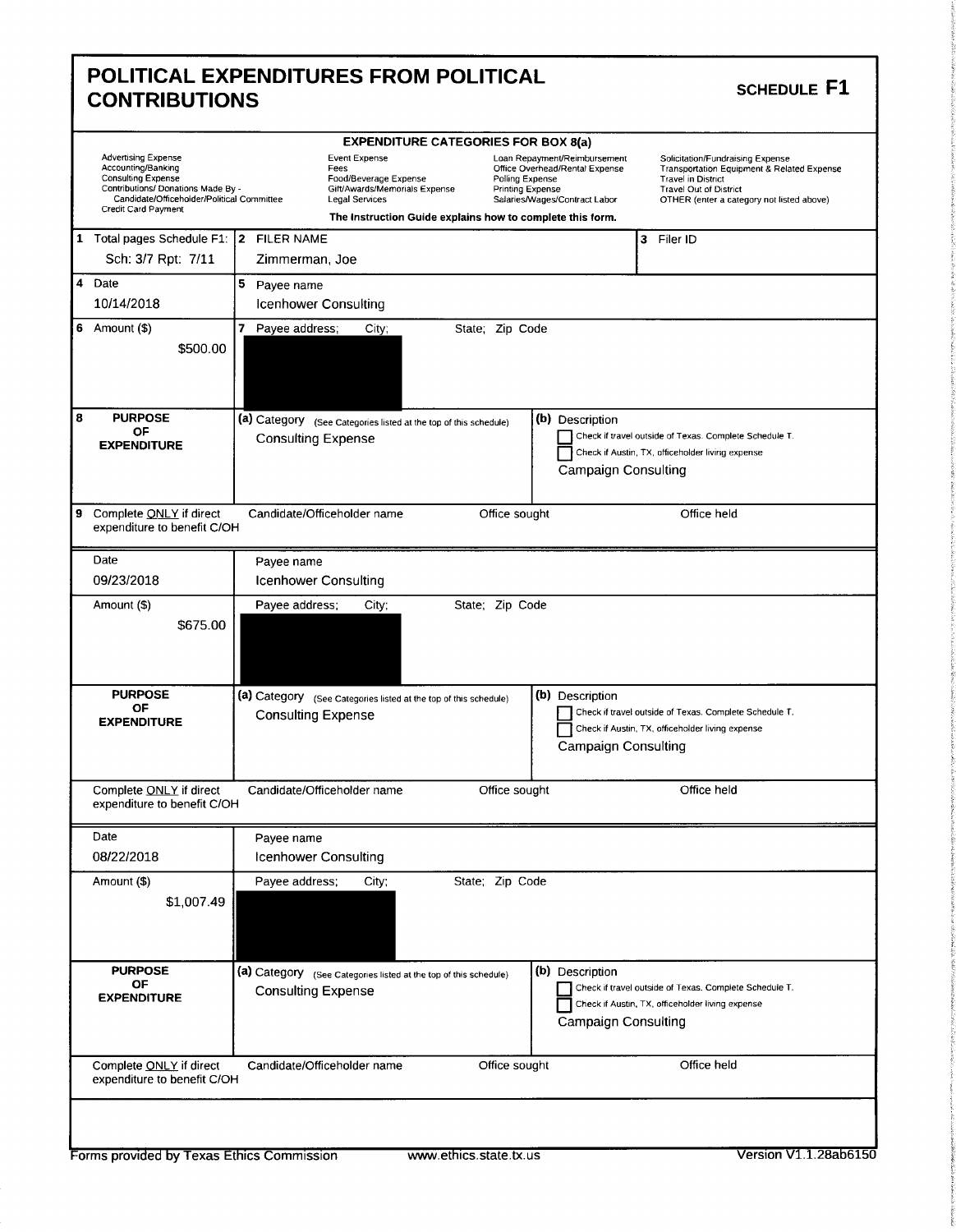|                                                                                                                                                                                                 | <b>EXPENDITURE CATEGORIES FOR BOX 8(a)</b>                                                                                                                            |                                                                                                                                                                                                                                                                                                                                            |
|-------------------------------------------------------------------------------------------------------------------------------------------------------------------------------------------------|-----------------------------------------------------------------------------------------------------------------------------------------------------------------------|--------------------------------------------------------------------------------------------------------------------------------------------------------------------------------------------------------------------------------------------------------------------------------------------------------------------------------------------|
| <b>Advertising Expense</b><br>Accounting/Banking<br><b>Consulting Expense</b><br>Contributions/ Donations Made By -<br>Candidate/Officeholder/Political Committee<br><b>Credit Card Payment</b> | <b>Event Expense</b><br>Fees<br>Food/Beverage Expense<br>Gift/Awards/Memorials Expense<br>Legal Services<br>The Instruction Guide explains how to complete this form. | Loan Repayment/Reimbursement<br>Solicitation/Fundraising Expense<br>Office Overhead/Rental Expense<br>Transportation Equipment & Related Expense<br>Polling Expense<br><b>Travel in District</b><br><b>Printing Expense</b><br><b>Travel Out of District</b><br>Salaries/Wages/Contract Labor<br>OTHER (enter a category not listed above) |
| 1 Total pages Schedule F1: 2 FILER NAME<br>Sch: 4/7 Rpt: 8/11                                                                                                                                   | Zimmerman, Joe                                                                                                                                                        | 3 Filer ID                                                                                                                                                                                                                                                                                                                                 |
| 4 Date<br>12/22/2018                                                                                                                                                                            | 5 Payee name<br>Magana Media                                                                                                                                          |                                                                                                                                                                                                                                                                                                                                            |
| 6 Amount $(\$)$<br>\$1,250.00                                                                                                                                                                   | 7 Payee address:<br>State; Zip Code<br>City;                                                                                                                          |                                                                                                                                                                                                                                                                                                                                            |
| <b>PURPOSE</b><br>OF<br><b>EXPENDITURE</b>                                                                                                                                                      | (a) Category (See Categories listed at the top of this schedule)<br><b>Advertising Expense</b>                                                                        | (b) Description<br>Check if travel outside of Texas. Complete Schedule T.<br>Check if Austin, TX, officeholder living expense<br>Research, Strategy, and Marketing                                                                                                                                                                         |
| Complete ONLY if direct<br>expenditure to benefit C/OH                                                                                                                                          | Candidate/Officeholder name<br>Office sought                                                                                                                          | Office held                                                                                                                                                                                                                                                                                                                                |
| Date<br>11/27/2018                                                                                                                                                                              | Payee name<br>Magana Media                                                                                                                                            |                                                                                                                                                                                                                                                                                                                                            |
| Amount (\$)<br>\$1,250.00                                                                                                                                                                       | Payee address;<br>City;<br>State; Zip Code                                                                                                                            |                                                                                                                                                                                                                                                                                                                                            |
| <b>PURPOSE</b><br>OF<br><b>EXPENDITURE</b>                                                                                                                                                      | (a) Category (See Categories listed at the top of this schedule)<br><b>Advertising Expense</b>                                                                        | (b) Description<br>Check if travel outside of Texas. Complete Schedule T.<br>Check if Austin, TX, officeholder living expense<br>Research, Strategy, & Marketing                                                                                                                                                                           |
| Complete ONLY if direct<br>expenditure to benefit C/OH                                                                                                                                          | Candidate/Officeholder name<br>Office sought                                                                                                                          | Office held                                                                                                                                                                                                                                                                                                                                |
| Date<br>10/14/2018                                                                                                                                                                              | Payee name<br>Magana Media                                                                                                                                            |                                                                                                                                                                                                                                                                                                                                            |
| Amount (\$)<br>\$1,250.00                                                                                                                                                                       | Payee address;<br>State; Zip Code<br>City,                                                                                                                            |                                                                                                                                                                                                                                                                                                                                            |
| <b>PURPOSE</b><br>ОF                                                                                                                                                                            | (a) Category (See Categories listed at the top of this schedule)<br><b>Advertising Expense</b>                                                                        | (b) Description<br>Check if travel outside of Texas. Complete Schedule T.<br>Check if Austin, TX, officeholder living expense<br>Research, Strategy, & Marketing                                                                                                                                                                           |
| <b>EXPENDITURE</b>                                                                                                                                                                              |                                                                                                                                                                       |                                                                                                                                                                                                                                                                                                                                            |

Г

intervalse.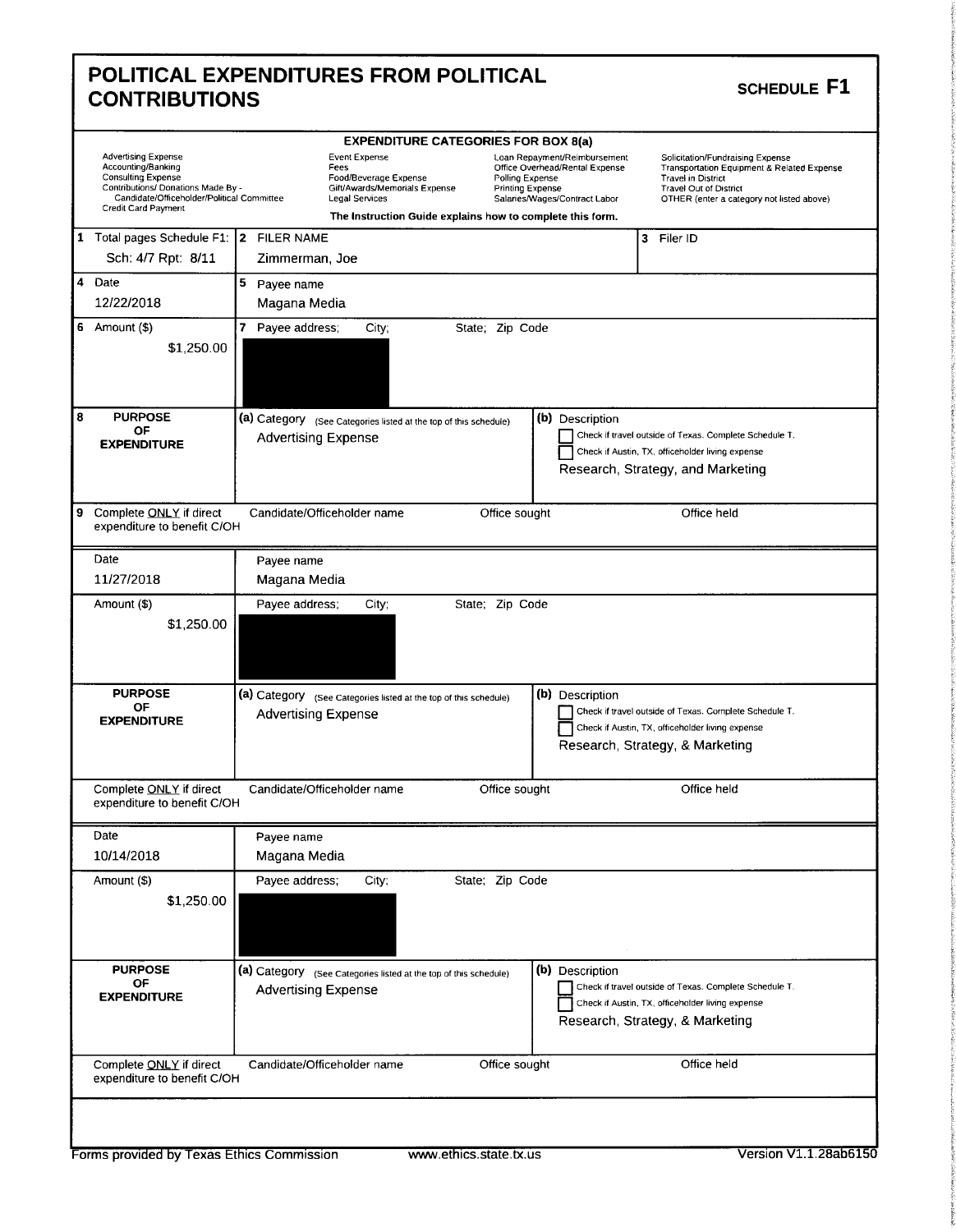| <b>CONTRIBUTIONS</b>                                                                                                                                                                     | POLITICAL EXPENDITURES FROM POLITICAL                                                                                                                                                                | SCHEDULE F1                                                                                                                                                                                                                                                                                      |
|------------------------------------------------------------------------------------------------------------------------------------------------------------------------------------------|------------------------------------------------------------------------------------------------------------------------------------------------------------------------------------------------------|--------------------------------------------------------------------------------------------------------------------------------------------------------------------------------------------------------------------------------------------------------------------------------------------------|
| <b>Advertising Expense</b><br>Accounting/Banking<br><b>Consulting Expense</b><br>Contributions/ Donations Made By -<br>Candidate/Officeholder/Political Committee<br>Credit Card Payment | <b>EXPENDITURE CATEGORIES FOR BOX 8(a)</b><br><b>Event Expense</b><br>Fees<br>Food/Beverage Expense<br>Polling Expense<br>Gift/Awards/Memorials Expense<br><b>Printing Expense</b><br>Legal Services | Loan Repayment/Reimbursement<br>Solicitation/Fundraising Expense<br>Office Overhead/Rental Expense<br><b>Transportation Equipment &amp; Related Expense</b><br><b>Travel in District</b><br>Travel Out of District<br>Salaries/Wages/Contract Labor<br>OTHER (enter a category not listed above) |
| 1 Total pages Schedule F1: 2 FILER NAME<br>Sch: 5/7 Rpt: 9/11                                                                                                                            | The Instruction Guide explains how to complete this form.<br>Zimmerman, Joe                                                                                                                          | 3 Filer ID                                                                                                                                                                                                                                                                                       |
| 4 Date<br>09/23/2018                                                                                                                                                                     | 5 Payee name<br>Magana Media                                                                                                                                                                         |                                                                                                                                                                                                                                                                                                  |
| $6$ Amount $($)$<br>\$1,250.00                                                                                                                                                           | 7 Payee address;<br>State; Zip Code<br>City;                                                                                                                                                         |                                                                                                                                                                                                                                                                                                  |
| <b>PURPOSE</b><br>ΟF<br><b>EXPENDITURE</b>                                                                                                                                               | (a) Category (See Categories listed at the top of this schedule)<br><b>Advertising Expense</b>                                                                                                       | (b) Description<br>Check if travel outside of Texas. Complete Schedule T.<br>Check if Austin, TX, officeholder living expense<br>Research, Strategy, & marketing                                                                                                                                 |
| Complete ONLY if direct<br>expenditure to benefit C/OH                                                                                                                                   | Candidate/Officeholder name<br>Office sought                                                                                                                                                         | Office held                                                                                                                                                                                                                                                                                      |
| Date<br>08/22/2018                                                                                                                                                                       | Payee name<br>Magana Media                                                                                                                                                                           |                                                                                                                                                                                                                                                                                                  |
| Amount (\$)<br>\$1,250.00                                                                                                                                                                | Payee address;<br>State; Zip Code<br>City;                                                                                                                                                           |                                                                                                                                                                                                                                                                                                  |
| <b>PURPOSE</b><br>OF<br><b>EXPENDITURE</b>                                                                                                                                               | (a) Category (See Categories listed at the top of this schedule)<br><b>Advertising Expense</b>                                                                                                       | (b) Description<br>Check if travel outside of Texas. Complete Schedule T.<br>Check if Austin, TX, officeholder living expense<br>Research, Strategy, & Marketing                                                                                                                                 |
| Complete ONLY if direct<br>expenditure to benefit C/OH                                                                                                                                   | Candidate/Officeholder name<br>Office sought                                                                                                                                                         | Office held                                                                                                                                                                                                                                                                                      |
| Date<br>07/21/2018                                                                                                                                                                       | Payee name<br>Magana Media                                                                                                                                                                           |                                                                                                                                                                                                                                                                                                  |
| Amount (\$)<br>\$1,250.00                                                                                                                                                                | State; Zip Code<br>Payee address;<br>City;                                                                                                                                                           |                                                                                                                                                                                                                                                                                                  |
| <b>PURPOSE</b><br>ОF<br><b>EXPENDITURE</b>                                                                                                                                               | (a) Category (See Categories listed at the top of this schedule)<br><b>Advertising Expense</b>                                                                                                       | (b) Description<br>Check if travel outside of Texas. Complete Schedule T.<br>Check if Austin, TX, officeholder living expense<br>Research, Strategy, & Marketing                                                                                                                                 |
| Complete ONLY if direct                                                                                                                                                                  | Candidate/Officeholder name<br>Office sought                                                                                                                                                         | Office held                                                                                                                                                                                                                                                                                      |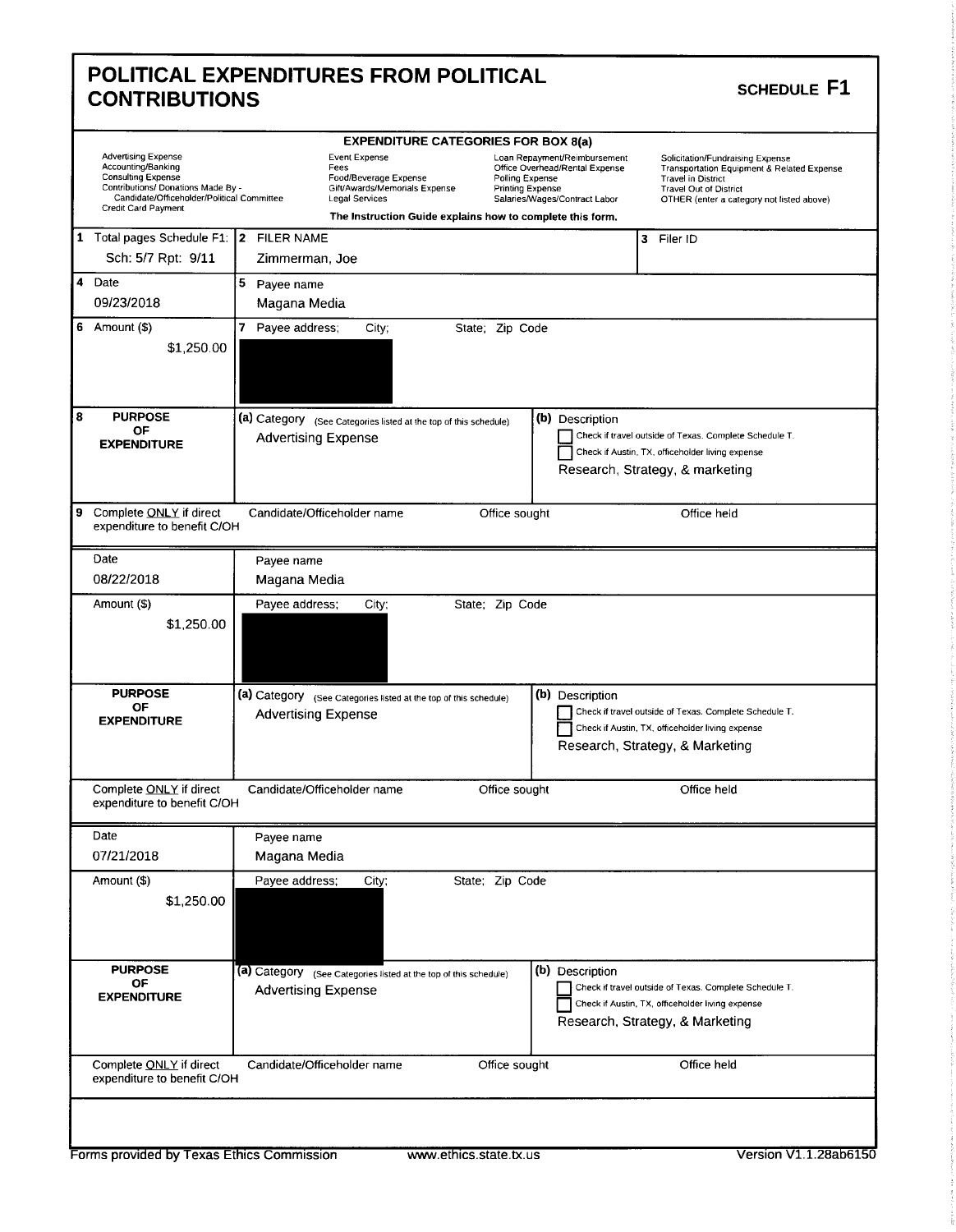| <b>CONTRIBUTIONS</b>                                                                                                                                              |                                                                                                                                                                                                                                                                                                                | <b>SCHEDULE F1</b>                                                                                                                                                                        |
|-------------------------------------------------------------------------------------------------------------------------------------------------------------------|----------------------------------------------------------------------------------------------------------------------------------------------------------------------------------------------------------------------------------------------------------------------------------------------------------------|-------------------------------------------------------------------------------------------------------------------------------------------------------------------------------------------|
| <b>Advertising Expense</b><br>Accounting/Banking<br><b>Consulting Expense</b><br>Contributions/ Donations Made By -<br>Candidate/Officeholder/Political Committee | <b>EXPENDITURE CATEGORIES FOR BOX 8(a)</b><br><b>Event Expense</b><br>Loan Repayment/Reimbursement<br>Fees<br>Office Overhead/Rental Expense<br>Food/Beverage Expense<br>Polling Expense<br>Gift/Awards/Memorials Expense<br><b>Printing Expense</b><br><b>Legal Services</b><br>Salaries/Wages/Contract Labor | Solicitation/Fundraising Expense<br>Transportation Equipment & Related Expense<br><b>Travel in District</b><br><b>Travel Out of District</b><br>OTHER (enter a category not listed above) |
| Credit Card Payment                                                                                                                                               | The Instruction Guide explains how to complete this form.                                                                                                                                                                                                                                                      |                                                                                                                                                                                           |
| 1 Total pages Schedule F1:   2 FILER NAME<br>Sch: 6/7 Rpt: 10/11                                                                                                  | Zimmerman, Joe                                                                                                                                                                                                                                                                                                 | 3 Filer ID                                                                                                                                                                                |
| 4 Date<br>09/10/2018                                                                                                                                              | 5 Payee name<br>Martha McSally Campaign                                                                                                                                                                                                                                                                        |                                                                                                                                                                                           |
| 6 Amount $(\$)$<br>\$500.00                                                                                                                                       | $\mathbf{7}$<br>Payee address;<br>State; Zip Code<br>City;                                                                                                                                                                                                                                                     |                                                                                                                                                                                           |
| <b>PURPOSE</b><br>ΟF<br><b>EXPENDITURE</b>                                                                                                                        | (b) Description<br>(a) Category (See Categories listed at the top of this schedule)<br>Contributions/Donations Made By<br>Candidate/Officeholder/Political Committee<br>Donation                                                                                                                               | Check if travel outside of Texas. Complete Schedule T.<br>Check if Austin, TX, officeholder living expense                                                                                |
| Complete ONLY if direct<br>expenditure to benefit C/OH                                                                                                            | Candidate/Officeholder name<br>Office sought                                                                                                                                                                                                                                                                   | Office held                                                                                                                                                                               |
| Date<br>10/13/2018                                                                                                                                                | Payee name<br>Sugar Creek Ladies golf Association                                                                                                                                                                                                                                                              |                                                                                                                                                                                           |
| Amount (\$)<br>\$500.00                                                                                                                                           | Payee address;<br>State; Zip Code<br>City;                                                                                                                                                                                                                                                                     |                                                                                                                                                                                           |
| <b>PURPOSE</b><br>0F<br><b>EXPENDITURE</b>                                                                                                                        | (a) Category (See Categories listed at the top of this schedule)<br>(b) Description<br>Contributions/Donations Made By<br>Candidate/Officeholder/Political Committee                                                                                                                                           | Check if travel outside of Texas. Complete Schedule T.<br>Check if Austin, TX, officeholder living expense<br>sponsor for member/quest tournament                                         |
| Complete ONLY if direct<br>expenditure to benefit C/OH                                                                                                            | Candidate/Officeholder name<br>Office sought                                                                                                                                                                                                                                                                   | Office held                                                                                                                                                                               |
| Date<br>11/02/2018                                                                                                                                                | Payee name<br>Sugar Land Cultural Arts Foundation                                                                                                                                                                                                                                                              |                                                                                                                                                                                           |
| Amount (\$)                                                                                                                                                       | Payee address;<br>State; Zip Code<br>City;                                                                                                                                                                                                                                                                     |                                                                                                                                                                                           |
| \$500.00                                                                                                                                                          |                                                                                                                                                                                                                                                                                                                |                                                                                                                                                                                           |
| <b>PURPOSE</b><br><b>OF</b><br><b>EXPENDITURE</b>                                                                                                                 | (b) Description<br>(a) Category (See Categories listed at the top of this schedule)<br>Contributions/Donations Made By<br>Candidate/Officeholder/Political Committee<br>Donation for auction item                                                                                                              | Check if travel outside of Texas. Complete Schedule T.<br>Check if Austin, TX, officeholder living expense                                                                                |

f